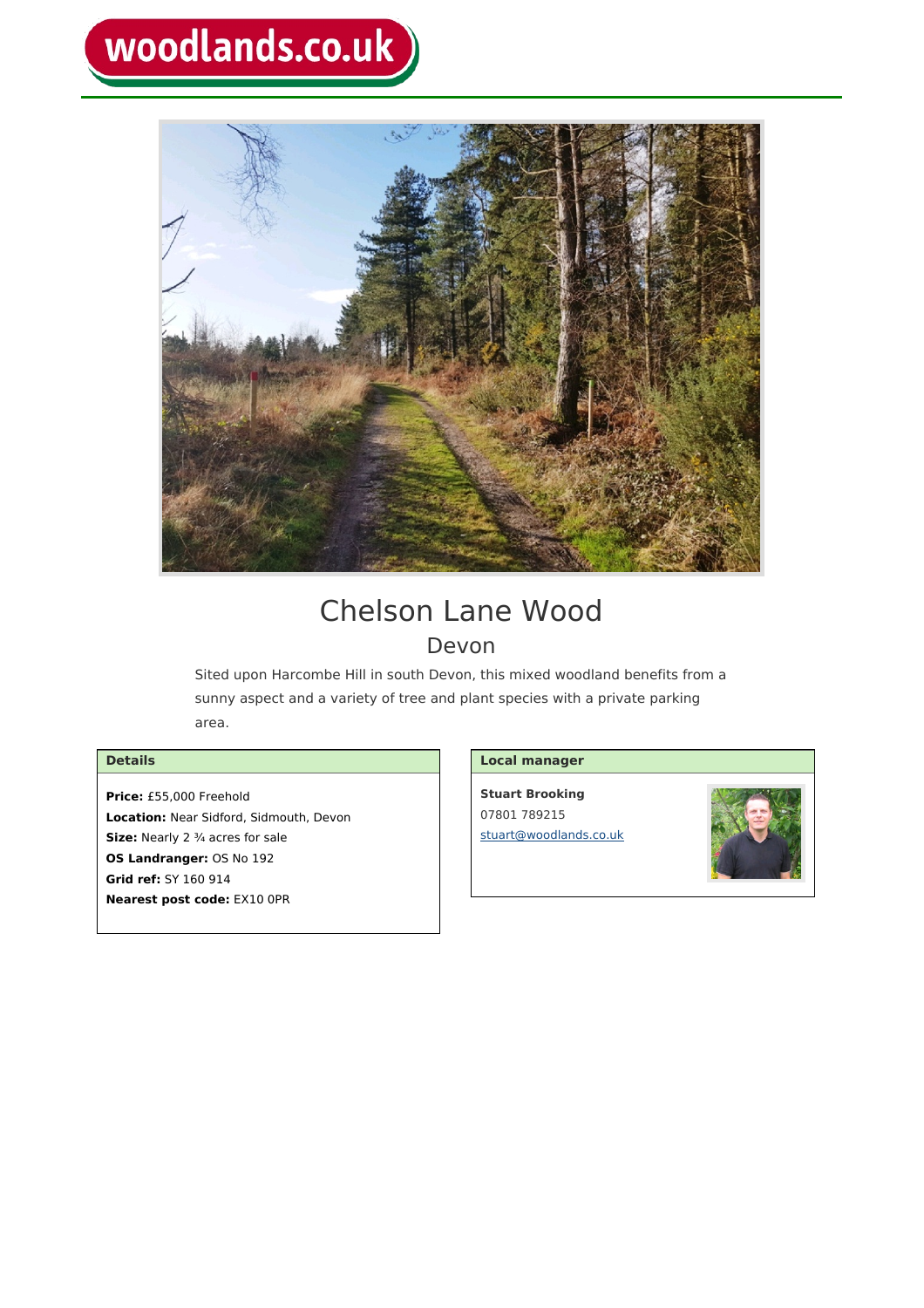#### **Description**

Chelson Lane Wood has a variety of habitats as well as plentiful trees for timber.

Good access allows easy enjoyment, whether popping in for an hour or two or for a weekend of camping under the stars.

The purchasers of the woodland will be asked to enter into a [covenant](https://www.woodlands.co.uk/buying-a-wood/covenant/) to ensure the quiet and peaceful enjoyment of adjoining woodlands and meadows.

#### **Trees**

Numerous tree species are found within this established woodland. The upper reaches of the southern part of the woodland are sun soaked and the species found here reflect this. Scots Pine trees (Pinus Sylvestris) are found here and their well spaced aspect allows light to penetrate the forest floor. Scots pine trees are great for wildlife, from stump dwelling mosses to Greater Spotted Woodpeckers feeding of the pine cones. Traditionally pines trees were planted as windbreaks for farms and in clusters to act as a reference for travellers. There are also spruce trees here.

In-between the pines are naturally regenerating native trees which include birch and holly.

The lower, northern part of the woodland is mainly planted larch trees - an excellent tree for fence posts and forestry projects as it is resistant to rot. In the autumn the needles turn golden before falling, a glorious spectacle within the local landscape.

A grove of mature broadleaved trees are found at the north western fringes. Here older, knarled English oak trees are found with other species growing in the shrub layer of the woodland.

#### Wildlife

Sat upon the picnic bench you will be able to observe and hear a number of bird species that frequent this peaceful environment. Siskins can be seen feeding on the seeds of larch cones or a goldcrest using its specialised beak to feed on insects hidden within the pine cones. Whilst high above buzzards soar effortlessly in the thermals.

Elsewhere in the locality there are signs of badger activity and within Chelson Lane Wood you may spot one of these mainly nocturnal mammals trundling through the undergrowth. Roe deer are also present.

#### Features

Meander north through the trees and discover a rustic picnic bench, ideal for family and friends to sit around enjoying a picnic whilst savouring the peaceful atmosphere of the wooded environment.

#### Access, tracks and footpaths

Access is via a stoned track from a quiet country lane not far from the charming village of Sidford.

At the entrance to Chelson Lane Wood there is a private parking area.

The track that borders the western boundary is a bridleway and gives the woodland owner direct access to a network of other footpaths and bridleways from which to explore this stunning part of Devon. There are no pubic rights of way through the woodland.

#### **Rights and covenants**

The purchasers of the woodland will be asked to enter into a [covenant](https://www.woodlands.co.uk/buying-a-wood/covenant/) to ensure the quiet and peaceful enjoyment of adjoining woodlands and meadows.

#### **Activities**

Enjoy forest yoga among towering trees or a picnic upon the rustic bench in a glade.

The more adventurous could set up a zip wire within the trees.

A calm place to be, ideal for occasional overnight stays whilst gazing at the stars and observing wildlife.

#### Local area and history

[Chelson](https://www.archiuk.com/cgi-bin/build_nls_historic_map.pl?map_location=EX10%200PR%20EX100PR%20in%20Sidmouth&search_location=EX10%200PR,%20EX100PR%20in%20Sidmouth,%20East%20Devon,%20Devon,%20England&os_series=1&is_sub=&pwd=&latitude=50.709122&longitude=-3.198033&postcode=EX10%200PR) Lane leads to Harcombe Hill where this woodland is situated. Historically just off this lane and near the main entrance to the woodland at Harcombe Hill there were a series of '[Marl](https://sandstonetrail.co.uk/ponds-and-marl-pits/) pits', signs of which can still be seen to this day.

The nearby coastline around Seaton and Sidmouth is the beginning of a World Heritage Site consisting of 95 miles of Jurassic coastline that begins at nearby [Orcombe](https://jurassiccoast.org/visit/attractions/exmouth/) point

There are a number of thriving, local small scale fishing industries based along the coastline with day boats catching fish and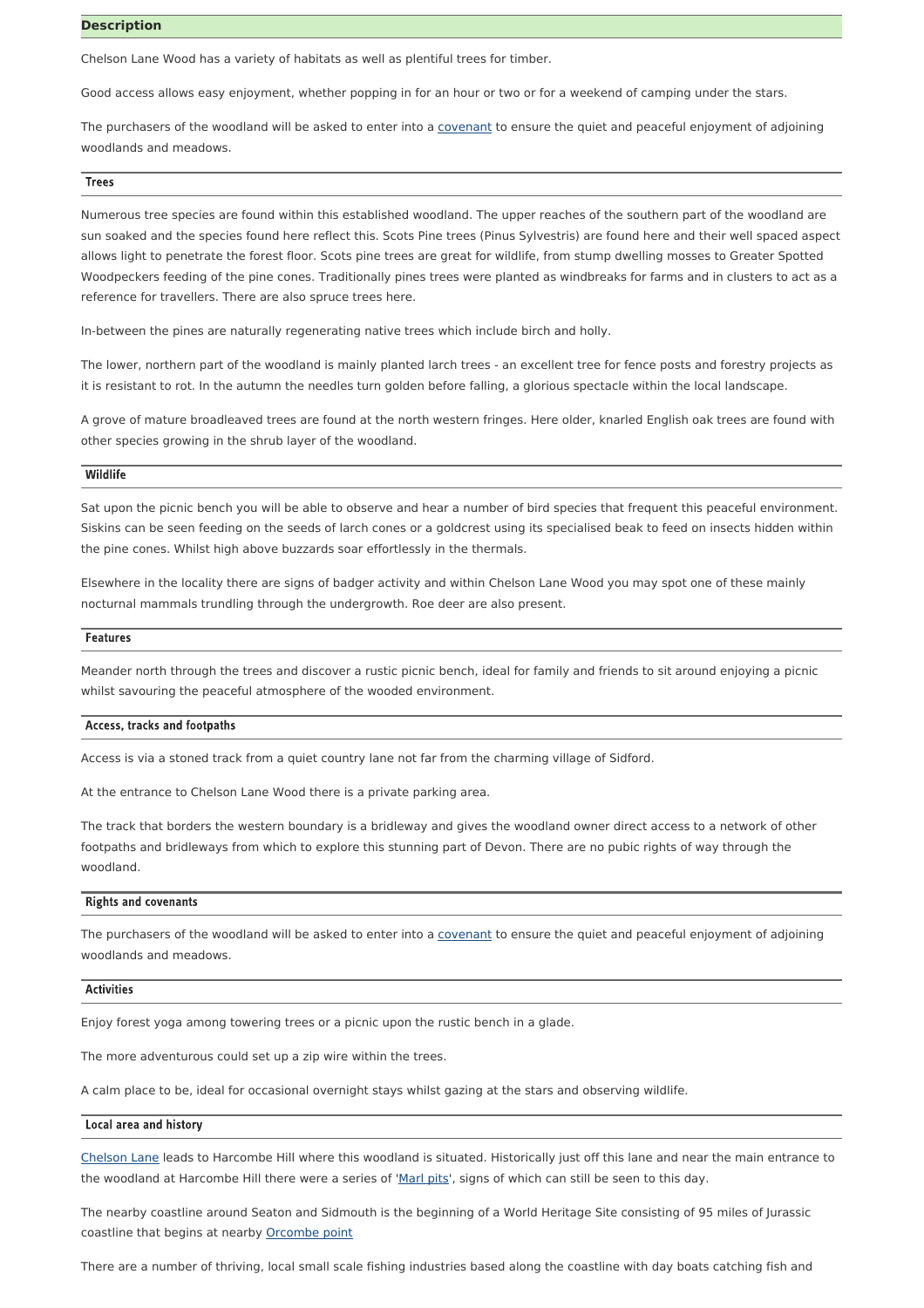crabs. The bass fishery attracts many anglers in season and there are a number of chartered fishing trips available.

Please do enjoy your visit to Chelson Lane Wood, but take care of any undulating ground or trip hazards as well as standing or leaning deadwood which has been left as a wildlife habitat.

Particulars and plans were prepared by our local manager, Stuart Brooking.

#### How to find this woodland

You are welcome to visit this wood by yourself, but please ensure that you have a copy of these sales details with you - many of our woodlands do not have mobile phone reception or internet access so we recommend either printing the details or downloading them to your phone/tablet/laptop.

Do remember to also check that it is still available for sale. If you have seen the woodland and wish to be accompanied on a second more detailed visit please contact our local manager.

#### **Directions**

You can view Chelson Lane Wood at anytime by taking a copy of the details with you. The woodland can be accessed on foot.

- From Honiton take the A375 south towards Sidford & Sidmouth.

- At the top of the hill out of Honition turn left at Putts Corner onto Seaton Road, signposted to Seaton & Farway.

- Stay on this road for around 2 miles until you get to Chelson Corner Cross where you turn right onto Beech Tree Lane.

- Follow this road for about 1/2 a mile and take the first turning on your right at Chelson Cross, opposite 'Long Chimney Farm' which is signposted to Harcombe.

- Stay on this winding road for about 1.5 miles until you see a lay-by on your right at the top of a hill with 2 field gates. Carry on past these gates and down the hill until you see a forestry track in front of you on a left hand bend in the road. This is the access track and has a 'public bridleway' sign on a post here.

- Park on the left hand side of the track at the entrance and walk up to the main woodland entrance gate.

- Walk through the pedestrian gap in the gateway and take the right hand track up the hill.

- Turn right at the top and immediately left.

- Walk along the forestry track for another 200 metres and you will see the entrance to Chelson Lane Wood on your left indicated by a 'Chelson Lane Wood' name sign on a ride stop.

- Satnav/GPS note: the postcode EX10 0PR is for the point shown by the red dot on the location maps number 2.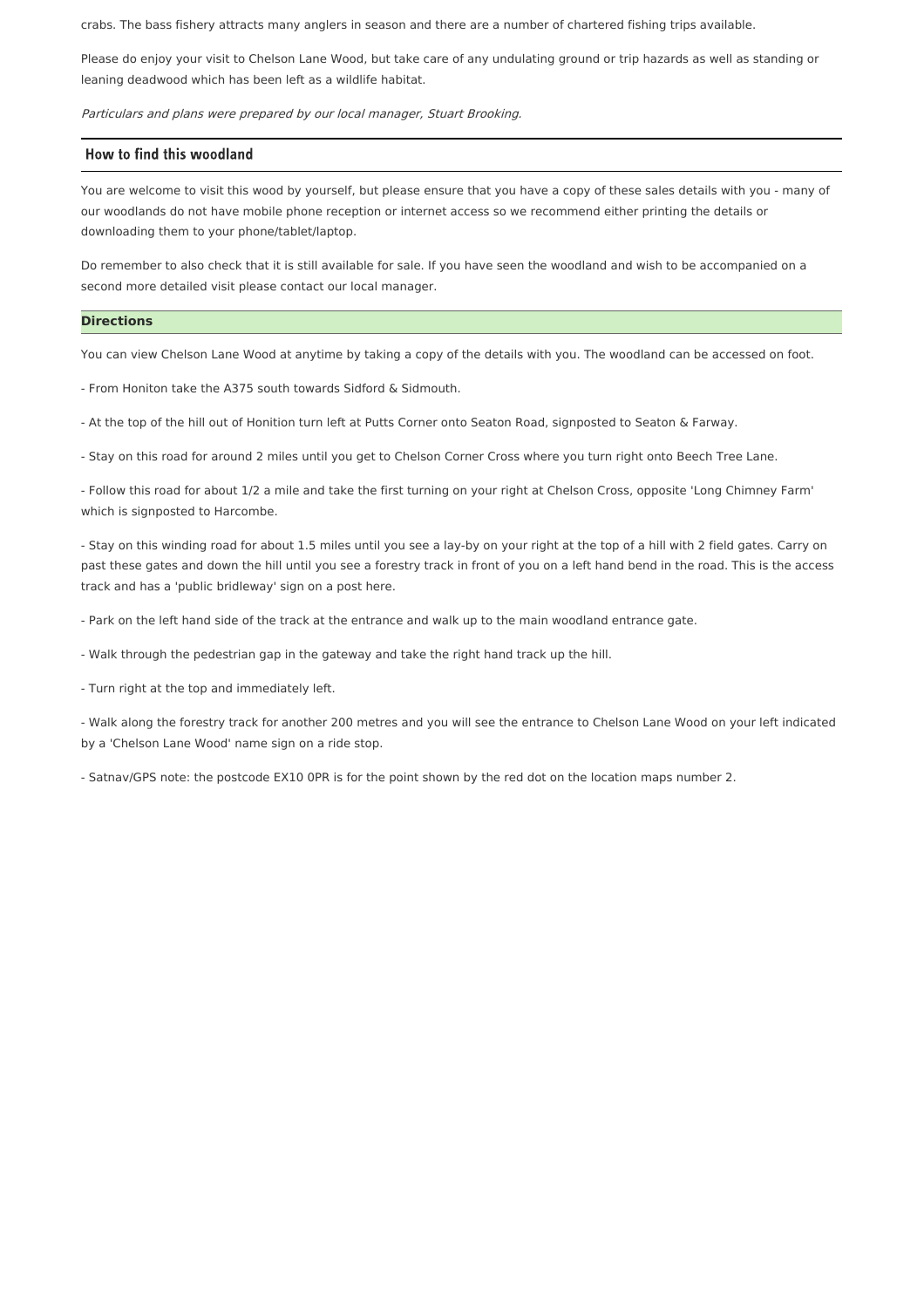### **Boundaries:**

All boundaries are indicated with green markings on posts and trees.

The northern and southern boundaries are along the edge of the two access tracks.

The western and eastern boundaries are indicated by a line of fence posts.